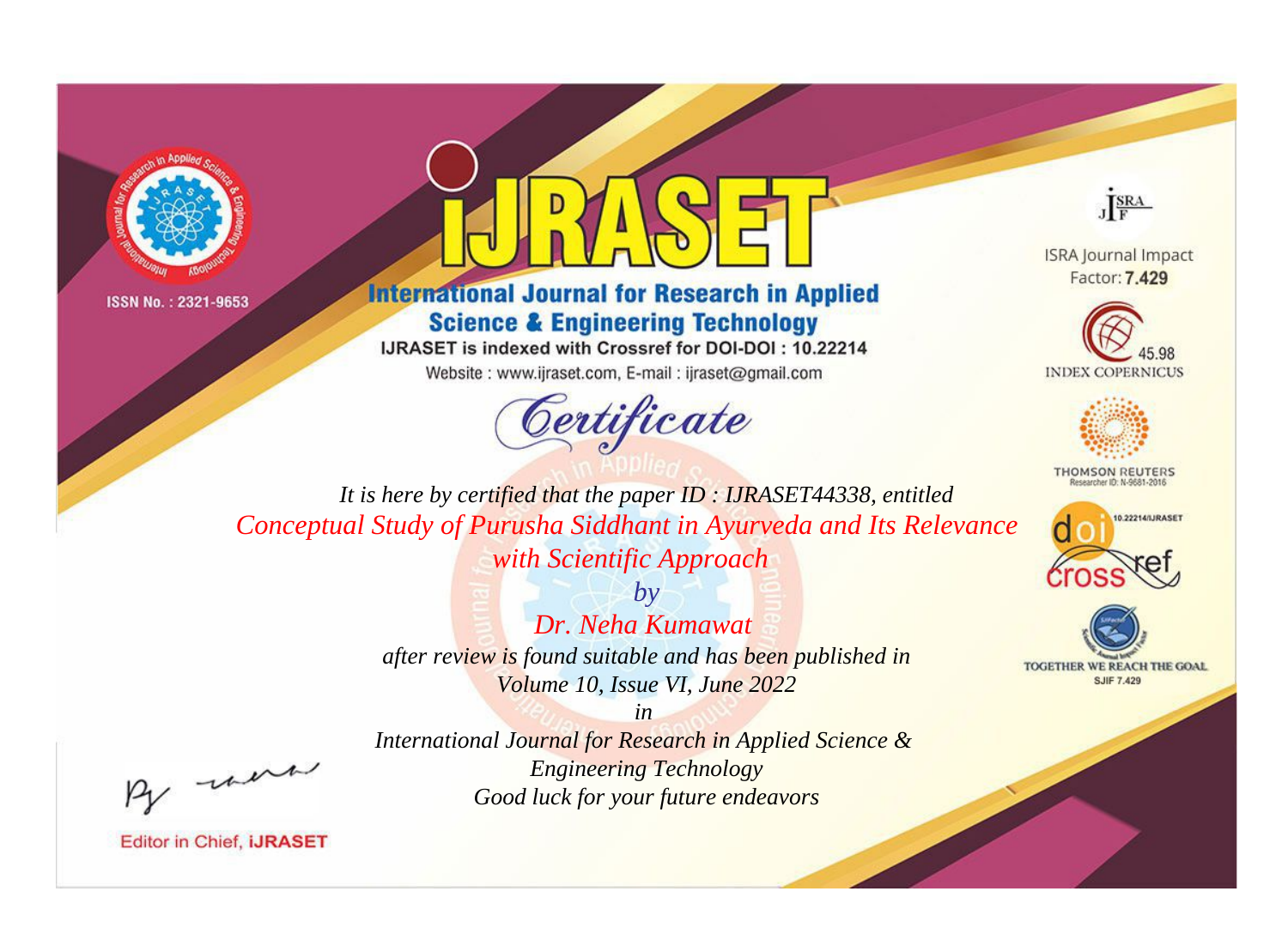



**International Journal for Research in Applied Science & Engineering Technology** 

IJRASET is indexed with Crossref for DOI-DOI: 10.22214

Website: www.ijraset.com, E-mail: ijraset@gmail.com





**ISRA Journal Impact** Factor: 7.429





**THOMSON REUTERS** 



TOGETHER WE REACH THE GOAL **SJIF 7.429** 

*It is here by certified that the paper ID : IJRASET44338, entitled Conceptual Study of Purusha Siddhant in Ayurveda and Its Relevance with Scientific Approach*

> *by Dr. Vikash Bhatnagar after review is found suitable and has been published in Volume 10, Issue VI, June 2022*

, un

*International Journal for Research in Applied Science & Engineering Technology Good luck for your future endeavors*

*in*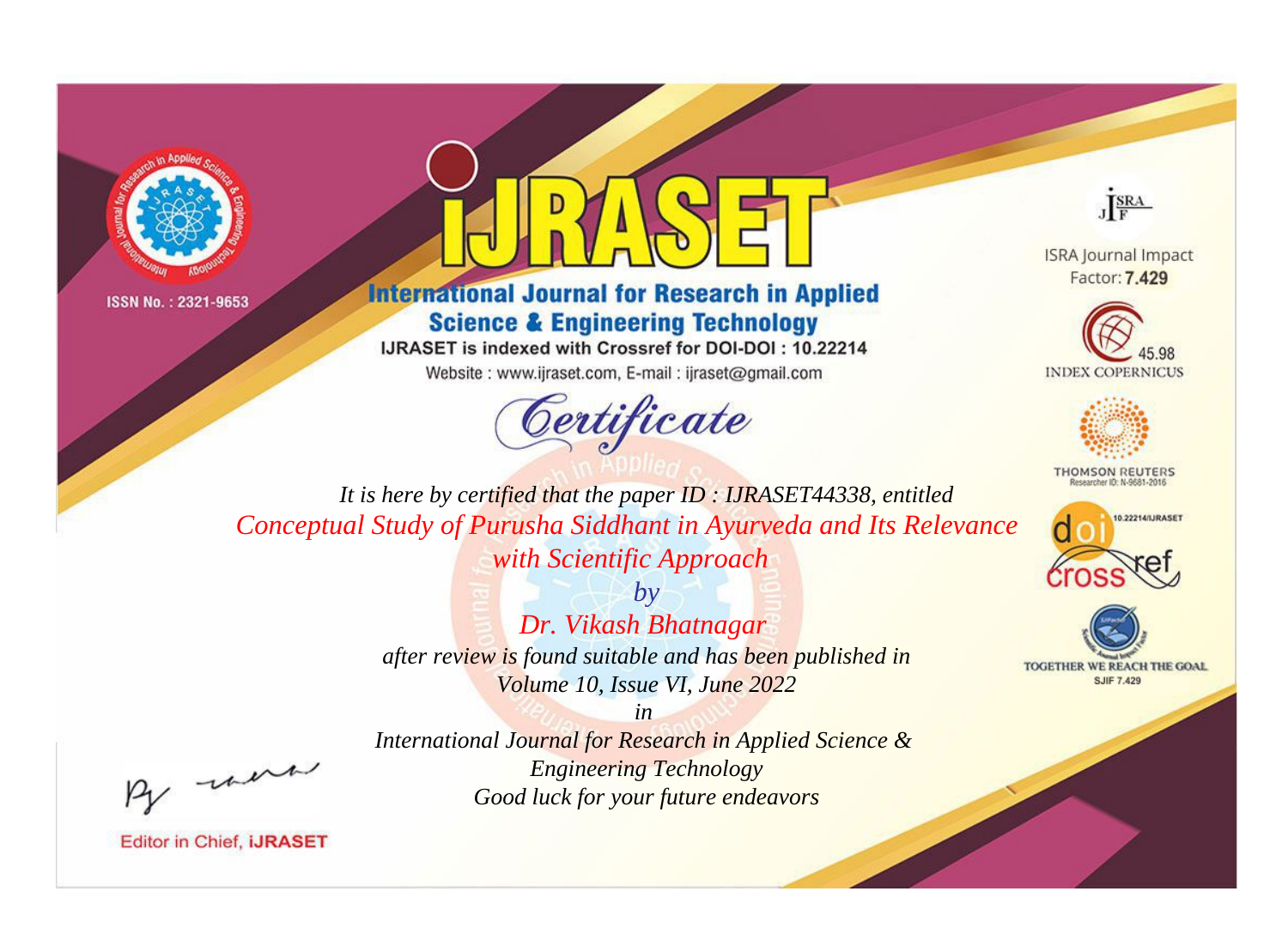



**International Journal for Research in Applied Science & Engineering Technology** 

IJRASET is indexed with Crossref for DOI-DOI: 10.22214

Website: www.ijraset.com, E-mail: ijraset@gmail.com





**ISRA Journal Impact** Factor: 7.429





**THOMSON REUTERS** 



TOGETHER WE REACH THE GOAL **SJIF 7.429** 

*It is here by certified that the paper ID : IJRASET44338, entitled Conceptual Study of Purusha Siddhant in Ayurveda and Its Relevance with Scientific Approach*

> *by Dr. Sandeep Madhukar Lahange after review is found suitable and has been published in Volume 10, Issue VI, June 2022*

, un

*International Journal for Research in Applied Science & Engineering Technology Good luck for your future endeavors*

*in*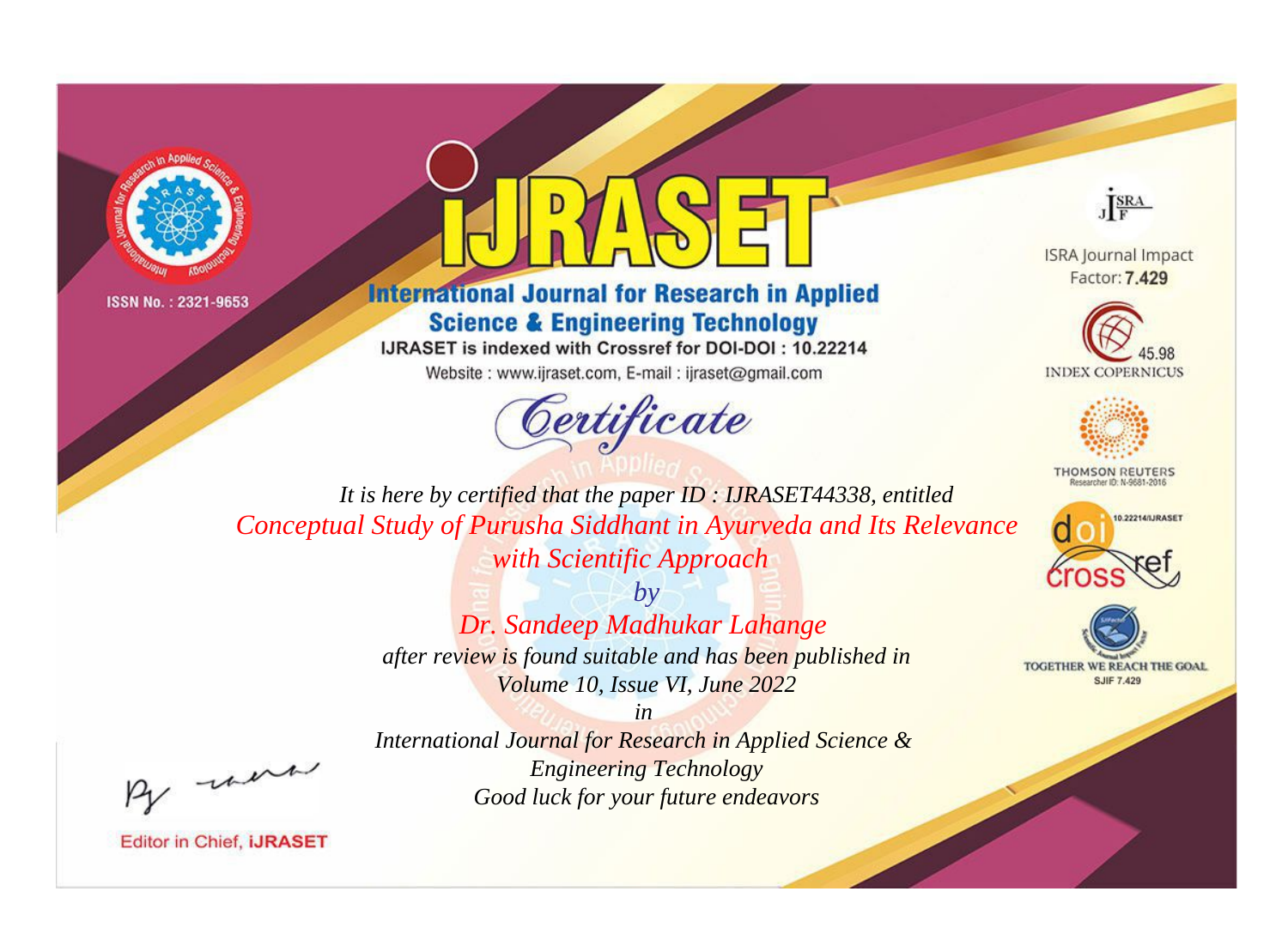



**International Journal for Research in Applied Science & Engineering Technology** 

IJRASET is indexed with Crossref for DOI-DOI: 10.22214

Website: www.ijraset.com, E-mail: ijraset@gmail.com





**ISRA Journal Impact** Factor: 7.429





**THOMSON REUTERS** 



TOGETHER WE REACH THE GOAL **SJIF 7.429** 

*It is here by certified that the paper ID : IJRASET44338, entitled Conceptual Study of Purusha Siddhant in Ayurveda and Its Relevance with Scientific Approach*

> *by Dr. Shailja Bhatnagar after review is found suitable and has been published in Volume 10, Issue VI, June 2022*

, un

*International Journal for Research in Applied Science & Engineering Technology Good luck for your future endeavors*

*in*